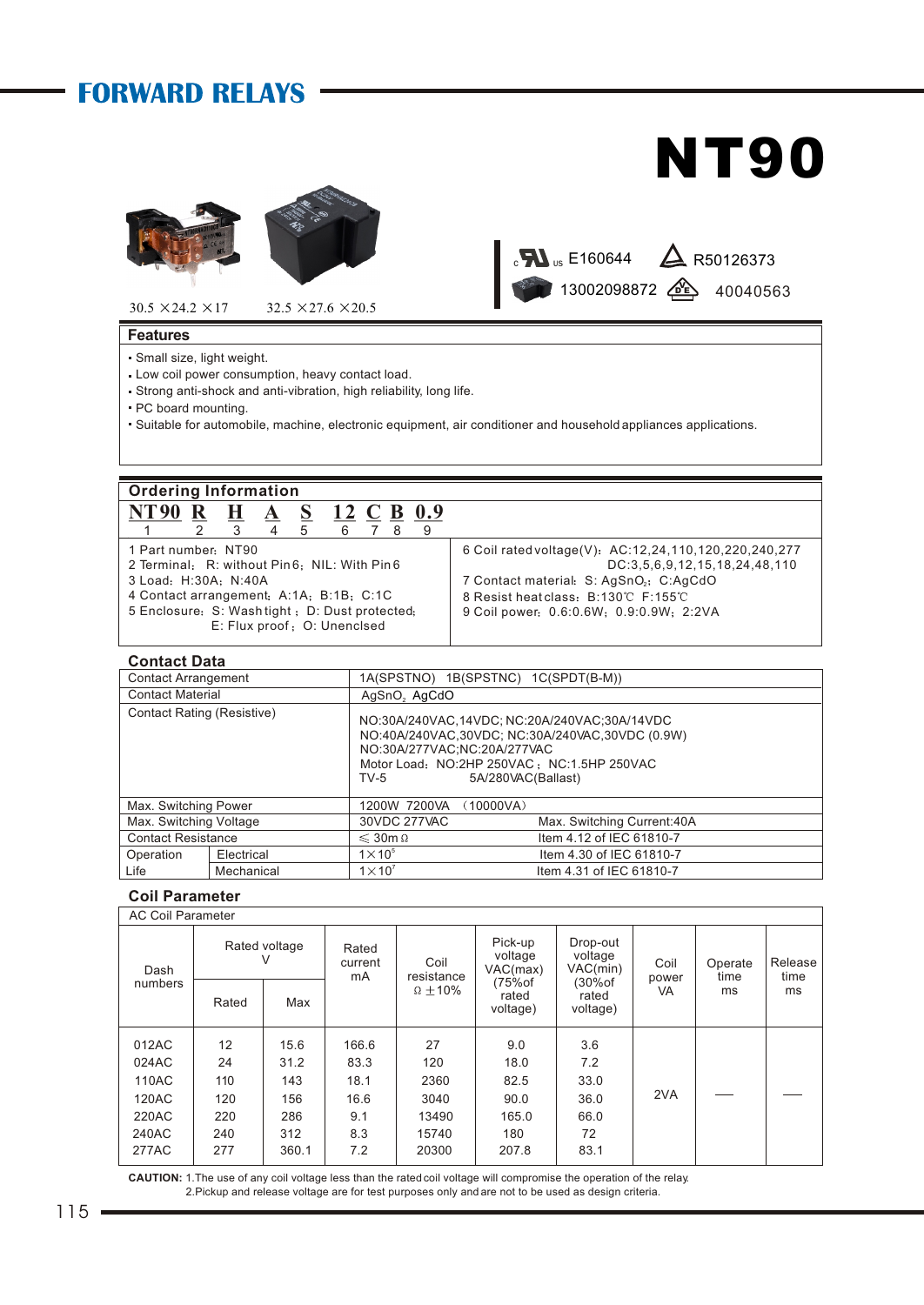

### **Coil Parameter**

| <b>DC Coil Parameter</b> |       |                         |                                         |                                                                |                                                                 |                    |                       |                       |
|--------------------------|-------|-------------------------|-----------------------------------------|----------------------------------------------------------------|-----------------------------------------------------------------|--------------------|-----------------------|-----------------------|
| Dash<br>numbers          |       | Rated voltage<br>$\vee$ | Coil<br>resistance<br>$\Omega \pm 10\%$ | Pick-up<br>voltage<br>V(max)<br>$(75%$ of<br>rated<br>voltage) | Drop-out<br>voltage<br>V(min)<br>$(10%$ of<br>rated<br>voltage) | Coil<br>power<br>W | Operate<br>Time<br>ms | Release<br>Time<br>ms |
|                          | Rated | Max                     |                                         |                                                                |                                                                 |                    |                       |                       |
| 003-900                  | 3     | 3.9                     | 10                                      | 2.25                                                           | 0.3                                                             |                    |                       |                       |
| 005-900                  | 5     | 6.5                     | 28                                      | 3.75                                                           | 0.5                                                             |                    |                       |                       |
| 006-900                  | 6     | 7.8                     | 40                                      | 4.50                                                           | 0.6                                                             |                    |                       |                       |
| 009-900                  | 9     | 11.7                    | 90                                      | 6.75                                                           | 0.9                                                             |                    |                       |                       |
| 012-900                  | 12    | 15.6                    | 160                                     | 9.00                                                           | 1.2                                                             | 0.9                | $\leq 15$             | $\leq 10$             |
| 015-900                  | 15    | 19.5                    | 250                                     | 10.25                                                          | 1.5                                                             |                    |                       |                       |
| 018-900                  | 18    | 23.4                    | 360                                     | 13.50                                                          | 1.8                                                             |                    |                       |                       |
| 024-900                  | 24    | 31.2                    | 640                                     | 18.00                                                          | 2.4                                                             |                    |                       |                       |
| 048-900                  | 48    | 62.4                    | 2560                                    | 36.00                                                          | 4.8                                                             |                    |                       |                       |
| 110-900                  | 110   | 143                     | 13445                                   | 82.50                                                          | 11.0                                                            |                    |                       |                       |
|                          |       |                         |                                         |                                                                |                                                                 |                    |                       |                       |
|                          |       |                         |                                         |                                                                |                                                                 |                    |                       |                       |
| 003-600                  | 3     | 3.9                     | 15                                      | 2.25                                                           | 0.3                                                             |                    |                       |                       |
| 005-600                  | 5     | 6.5                     | 42                                      | 3.75                                                           | 0.5                                                             |                    |                       |                       |
| 006-600                  | 6     | 7.8                     | 60                                      | 4.50                                                           | 0.6                                                             |                    |                       |                       |
| 009-600                  | 9     | 11.7                    | 135                                     | 6.75                                                           | 0.9                                                             |                    |                       |                       |
| 012-600                  | 12    | 15.6                    | 240                                     | 9.00                                                           | 1.2                                                             | 0.6                | $≤15$                 | $\leq 10$             |
| 015-600                  | 15    | 19.5                    | 375                                     | 10.25                                                          | 1.5                                                             |                    |                       |                       |
| 018-600                  | 18    | 23.4                    | 540                                     | 13.50                                                          | 1.8                                                             |                    |                       |                       |
| 024-600                  | 24    | 31.2                    | 960                                     | 18.00                                                          | 2.4                                                             |                    |                       |                       |
| 048-600                  | 48    | 62.4                    | 3840                                    | 36.00                                                          | 4.8                                                             |                    |                       |                       |
| 110-600                  | 110   | 143                     | 20167                                   | 82.50                                                          | 11.0                                                            |                    |                       |                       |
|                          |       |                         |                                         |                                                                |                                                                 |                    |                       |                       |

**CAUTION:** 1.The use of any coil voltage less than the rated coil voltage will compromise the operation of the relay. 2.Pickup and release voltage are for test purposes only and are not to be used as design criteria.

### **Characteristics**

| <b>Insulation Resistance</b> | 1000M $\Omega$ min (at 500VDC)        | Item 4.11 of IEC 61810-7 |
|------------------------------|---------------------------------------|--------------------------|
| Dielectric Strength          |                                       |                          |
| <b>Between Contacts</b>      | 50Hz 1500V                            | Item 4.9 of IEC 61810-7  |
| Between Contact and Coil     | 50Hz 2500V 4000V (Without Pin 6) *    | Item 4.9 of IEC 61810-7  |
| <b>Shock Resistance</b>      | Functional:98m/s <sup>2</sup><br>11ms | Item 4.26 of IEC 61810-7 |
|                              | Destructive: $980m/s^2$<br>11ms       | Item 4.26 of IEC 61810-7 |
| <b>Vibration Resistance</b>  | 10Hz~55Hz Double amplitude 1.5mm      | Item 4.28 of IEC 61810-7 |
| <b>Terminals Strength</b>    | 10N                                   | Item 4.24 of IEC 61810-7 |
| <b>Ambient Temperature</b>   | -55℃~85℃                              |                          |
| <b>Relative Humidity</b>     | 5% to 85%                             | Item 4.16 of IEC 61810-7 |
| Mass                         | 25.7g (Unenclosed) 30g                | Item 4.7 of IEC 61810-7  |

\* Please contact the sales representative if 4000V is required.